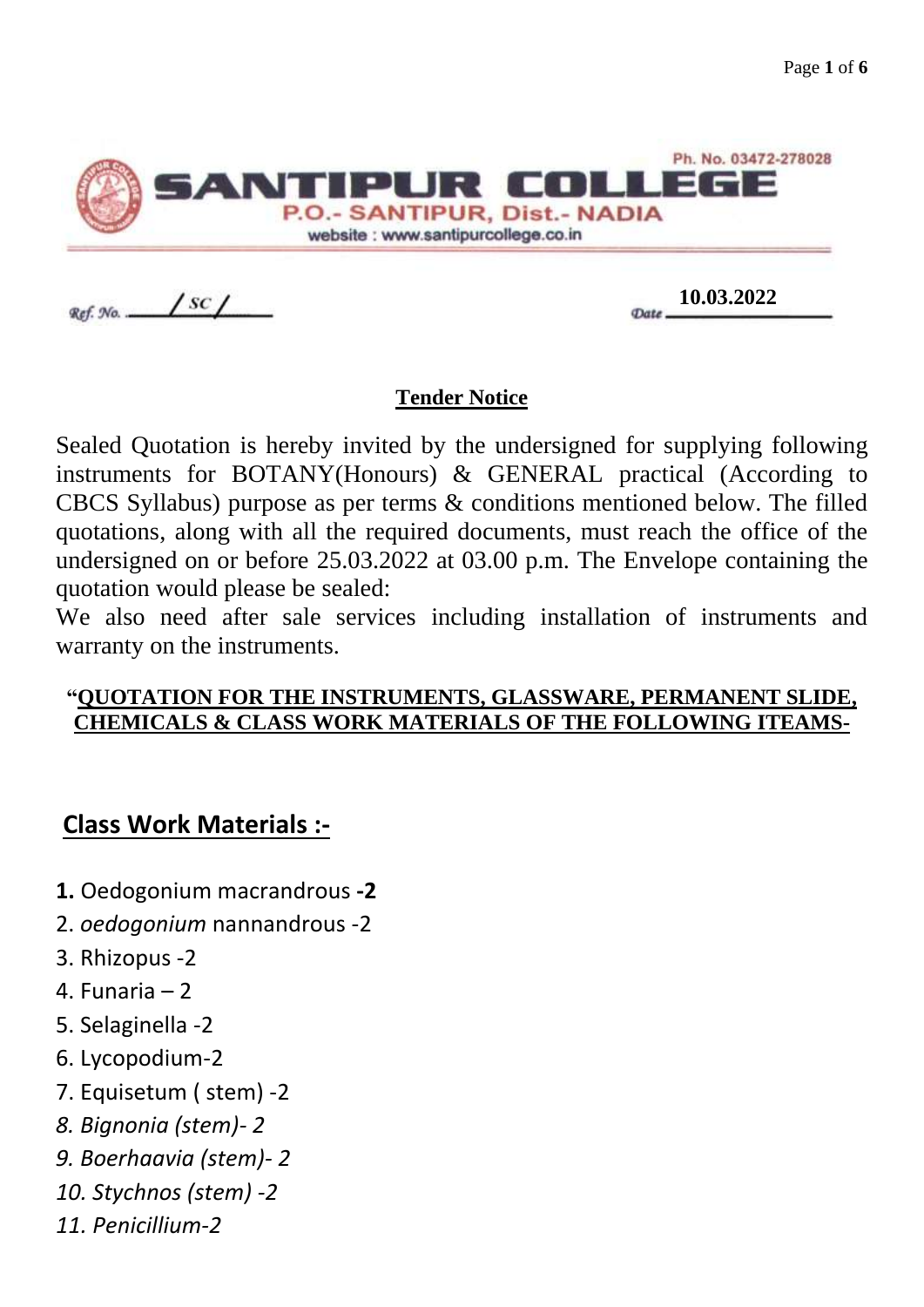*12. Ascobolus -2 13. Agaricus- 2 14. Tinospora (root) -2 15. Pteris-2 16. Psilotum-2 17. Vaucheria- 2 18. Crustose lichen 19. Folliose lichen 20. Fruiticose lichen 21. Leprose lichen 22. Root nodule of pae* 

# **Permanent Slide (one slide for each)**

- 1. Apical meristem Root & Shoot
- 2. Vascular cambium
- 3. Phloem (total)
- 4. Stomata anomocytic, anisocytic, Graminiceous, diacytic
- 5. Oil cavities of Citrus
- 6. Lithocytes
- 7. Laticifers duct
- 8. *Fucus* ( vegetative and reproductive)
- 9. *Choleochate* ( vegetative and reproductive)
- 10. Chlamydomonas
- *11. Fucus*
- 12. *Ascobolus* ( vegetative and reproductive)
- 13. *Agaricus* ( vegetative and reproductive)
- 14. Rhizopus sporangia
- 15. *Penicillium* sexual stage
- 16. *Puccinia* ( uredospore, telutospore ,aciospore,picniospore)
- *17. Rhynia*
- 18. Embryo of dicot and monocot
- 19. Willium Sonia fructification
- 20. Pollen grain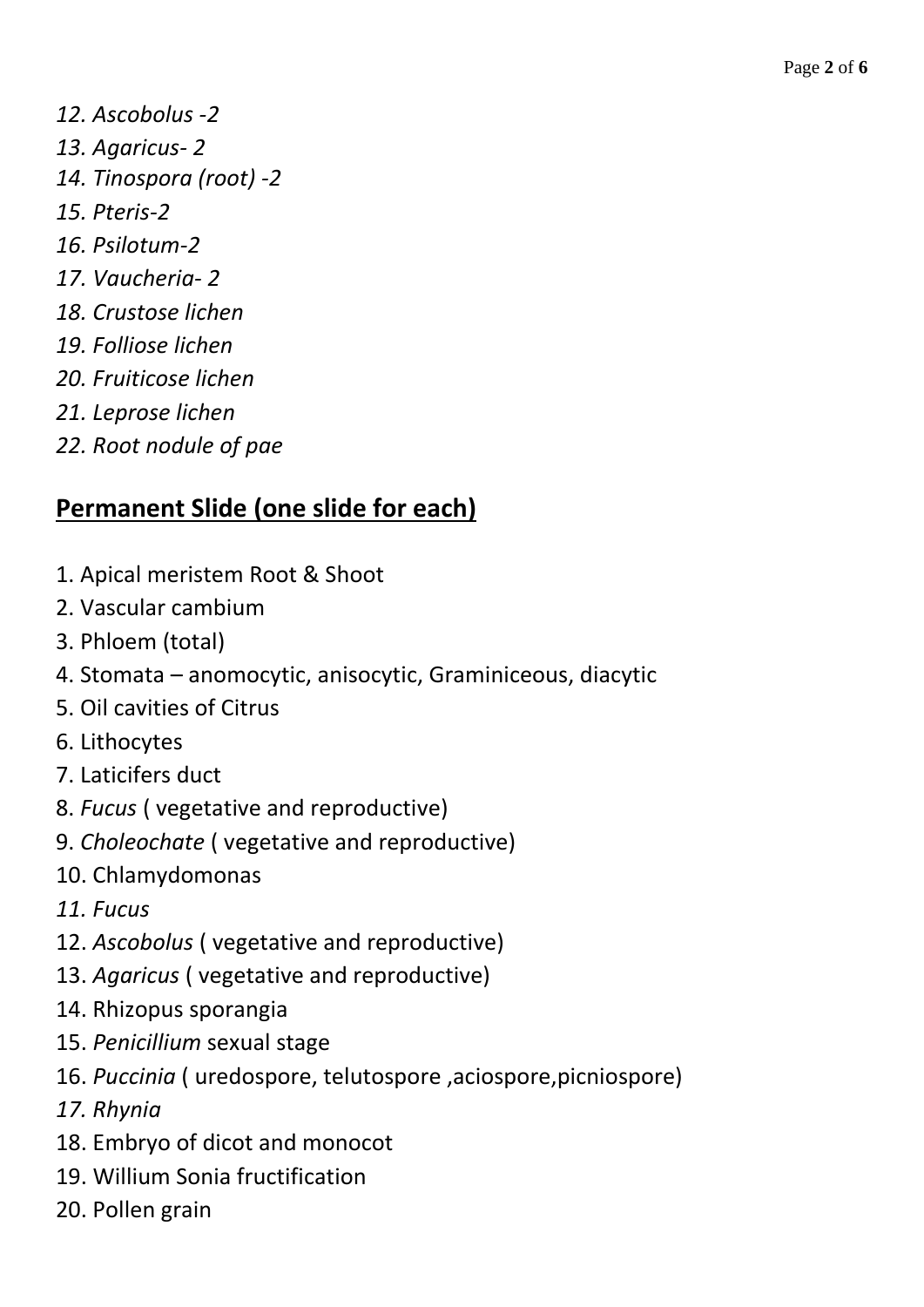- 21. Pollinia
- 22. Centric & pinnate diatom
- *23. Pithophora*
- *24. Sargassum*
- 25. Mitosis all stages
- 26. Meiosis all stages
- 27. Epidermal peel of onion
- 28. Epidermal peel of rheo
- 29. Anaphage bridge
- 30. Ring chromosome

## **Chemicals :-**

- 1. Citric acid 500 ml
- 2. Sucrose- 500 gm
- 3. Ethanol 500 ml (5)
- 4. Seliwanoffs reagent
- 5. D- glucose
- 6. Pure glycine
- 7. HCL
- 8. Urea
- 9. Rectified spirit 500ml (5)
- 10. Distilled water 5lit (3)
- 11. Phenol crystal
- 12. Glycerol
- 13. Lactic acid 500ml
- 14. Tetrazolium
- 15. D.P.X 250 ml (2)
- 16. Cotton blue
- 17. Crystal violet gram stain ( liquid)
- 18. Gram safranine
- 19. Iodine solution (3)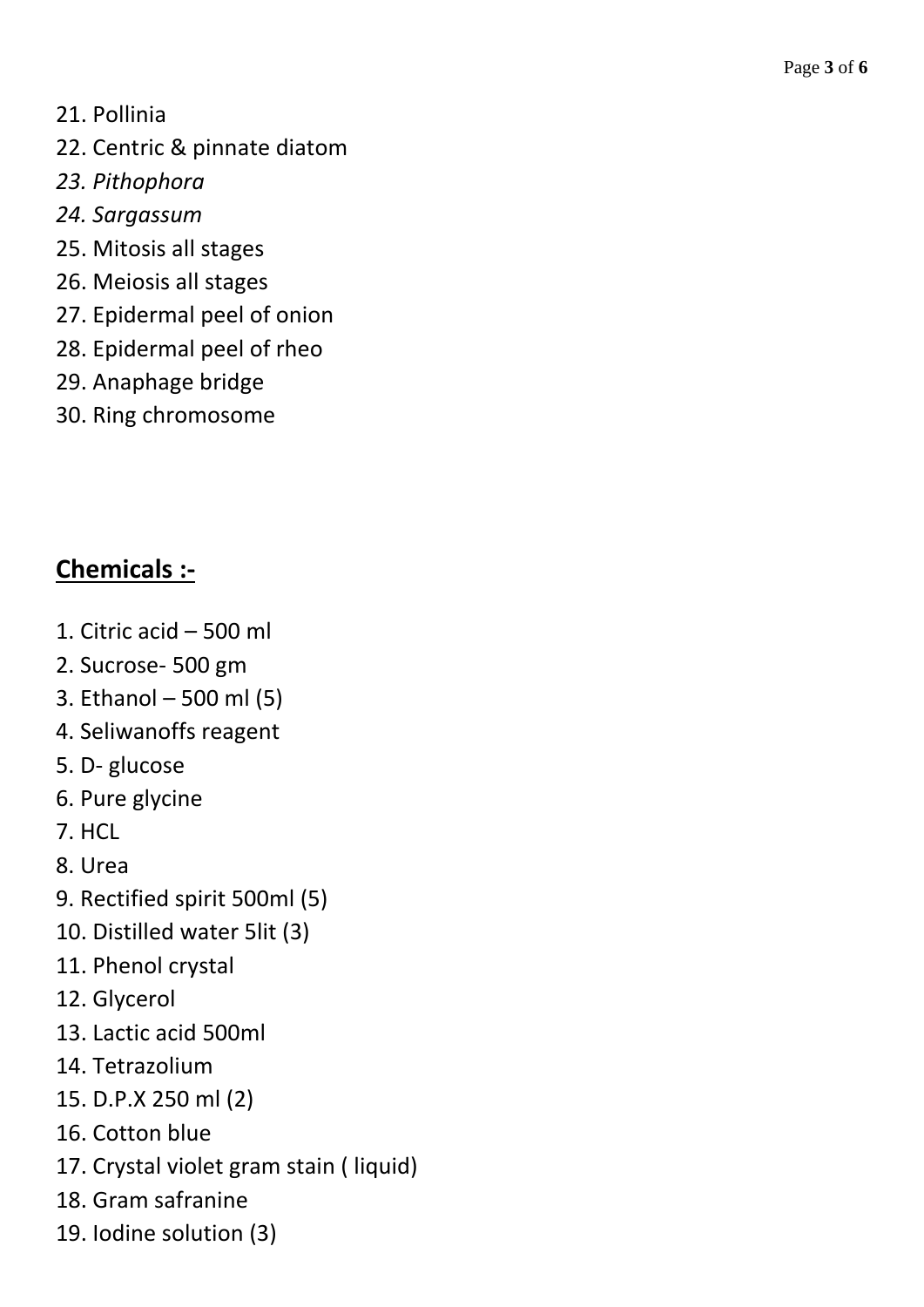- 20. Sodium acetate
- 21. Orcinol
- 22. Conc. HNO3
- 23. Ninhydrin solution
- 24. Hgcl2
- 25. Glyonolic acid
- 26. Potassium thiocianate
- 27. Potassium iodate
- 28. Proline
- 29. Glycine
- 30. N-Fe EDTA
- 31. Auxine
- 32. Cytokinine
- 33. Murashige and Skoog Basal Medium

## **Instruments :-**

- 1. .Electronic weighing machine
- 2. Column Chromatography
- 3. Paper for Chromatography
- 4. Autoclave
- 5. Centrifuge
- 6. Colorimeter
- 7. Incubator
- 8. Haemocytometer

## **Glasswares :-**

- 1. Conical flask 250 ml 1 set
- 2. Conical flask 50 ml 1 set
- 3. Beaker 50ml - 1 set
- 4. Beaker 100ml 1 set
- 5. Conical flask 100ml 1 set
- 6. Pipette 10 ml (3) + 1 (5ml)
- 7. Measuring cylinder 250ml (2)
- 8. Measuring cylinder 500 ml (2)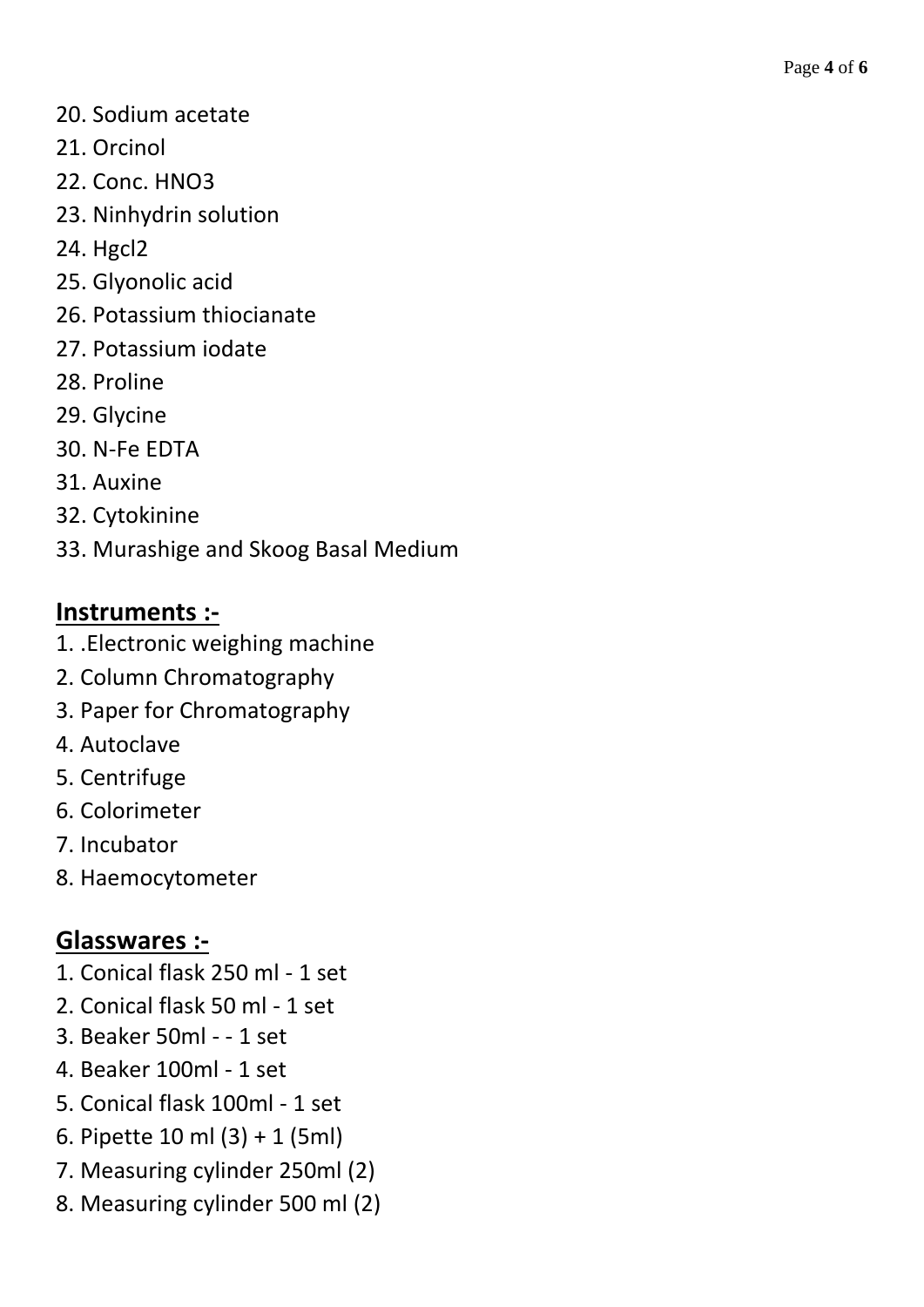- 9. Funnel small sized (4 )
- 10. Pipette pump (1)
- 11. Dropper (5)

Miscellaneous

- 1. Cotton 500 gm
- 2. Vaseline
- 3. Blotting paper
- 4. Tissue paper
- 5. Forceps
- 6. Scalpel
- 7. Blood group testing kit
- 8. pH meter

### **1. TERMS & CONDITIONS :**

- A) The quotations received after this deadline & unsealed shall not be entertained under any circumstances whatsoever. In case of postal delay Santipur College will not be considered and no correspondence will be entertained in this matter.
- B) Quotations must be in the enclosed prescribed Performa on the letter head of the firm duly signed by the Proprietor/ Partner/Director or their authorized representative. In case of signing of quotation by the authorized representative letter of authorization must be attached with the quotation. Quotation must be reach at the Santipur College, Santipur, Nadia, West Bengal, PIN-741404 within stipulated time period.
- C) Rates must be quoted in Indian rupees and specified Taxed extra if any must be written separately.
- D) Rates must be quoted FOR basis (including Freight charges, insurance, installation etc.)
- E) No overwriting or cutting is permitted in the rate. If found , the quotation shall be summarily rejected.